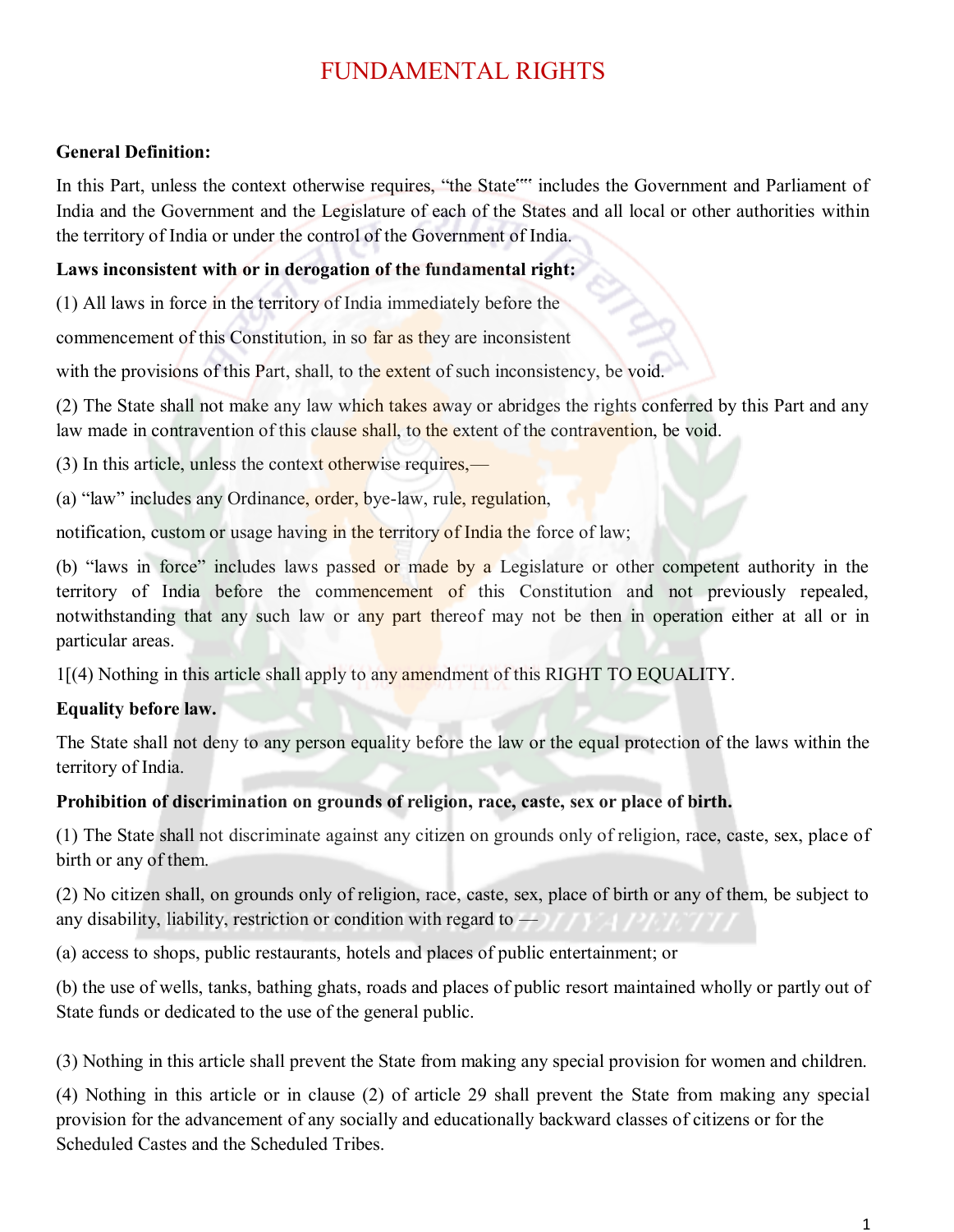#### **Equality of opportunity in matters of public employment.**

- (1) There shall be equality of opportunity for all citizens in matters relating to employment or appointment to any office under the State.
- (2) No citizen shall, on grounds only of religion, race, caste, sex, descent, place of birth, residence or any of them, be ineligible for, or discriminated against in respect of, any employment or office under the State. 1 Ins. by the Constitution (Twenty-fourth Amendment) Act, 1971, s. 2. 2 Added by the Constitution (First Amendment) Act, 1951, s. 2.
- (3) Nothing in this article shall prevent Parliament from making any law prescribing, in regard to a class or classes of employment or appointment to an office 1[under the Government of, or any local or other authority within, a State or Union territory, any requirement as to residence within that State or Union territory] prior to such employment or appointment.
- (4) Nothing in this article shall prevent the State from making any provision for the reservation of appointments or posts in favour of any backward class of citizens which, in the opinion of the State, is not adequately represented in the services under the State.  $2[(4A)$  Nothing in this article shall prevent the State from making any provision for reservation 3[in matters of promotion, with consequential seniority, to any class or classes of posts in the services under the State in favour of the Scheduled Castes and the Scheduled Tribes which, in the opinion of the State, are not adequately represented in the services under the State]. 4[(4B) Nothing in this article shall prevent the State from considering any unfilled vacancies of a year which are reserved for being filled up in that year in accordance with any provision for reservation made under clause (4) or clause (4A) as a separate class of vacancies to be filled up in any succeeding year or years and such class of vacancies shall not be considered together with the vacancies of the year in which they are being filled up for determining the ceiling of fifty per cent. reservation on total number of vacancies of that year.
- (5) Nothing in this article shall affect the operation of any law which provides that the incumbent of an office in connection with the affairs of any religious or denominational institution or any member of the governing body thereof shall be a person professing a particular religion or belonging to a particular denomination. Abolition of Untouchability.—"Untouchability"" is abolished and its practice in any form is forbidden. The enforcement of any disability arising out of "Untouchability"" shall be an offence punishable in accordance with law.

#### **Abolition of titles.**

(1) No title, not being a military or academic distinction, shall be conferred by the State.

(2) No citizen of India shall accept any title from any foreign State.

(3) No person who is not a citizen of India shall, while he holds any office of profit or trust under the State, accept without the consent of the President any title from any foreign State.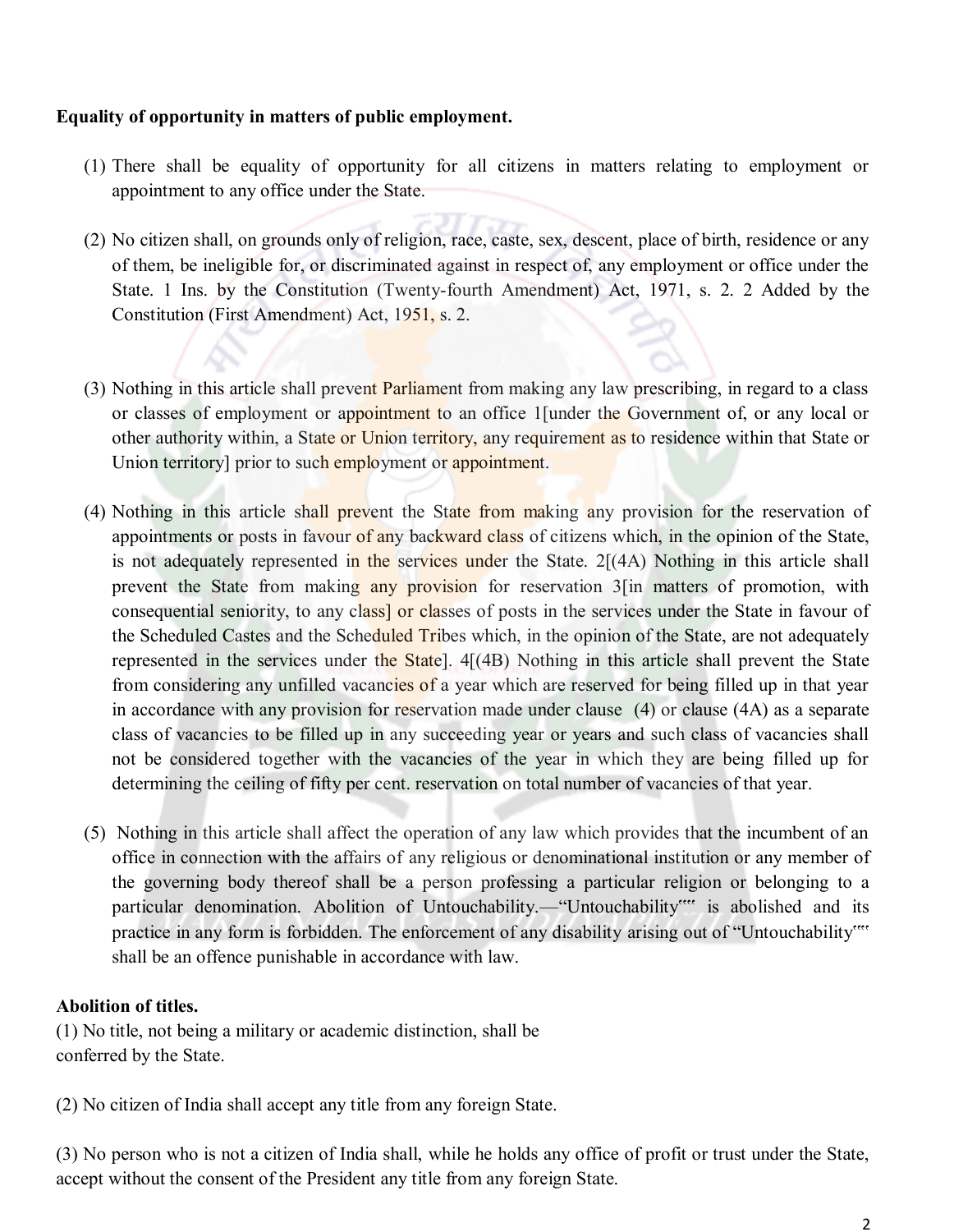(4) No person holding any office of profit or trust under the State shall, without the consent of the President, accept any present, emolument, or office of any kind from or under any foreign State.

## **RIGHT TO FREEDOM**

#### **Protection of certain rights regarding freedom of speech, etc.**

- (1) All citizens shall have the right—
- (a) to freedom of speech and expression;
- (b) to assemble peaceably and without arms;
- (c) to form associations or unions;
- (d) to move freely throughout the territory of India;

REACTOR 1 Subs. by the Constitution (Seventh Amendment) Act, 1956, s. 29 and Sch., for "under any State specified in the First Schedule or any local or other authority within its territory any requirement as to residence within that State".

2 Ins. by the Constitution (Seventy-seventh Amendment) Act, 1995, s. 3 Subs. by the Constitution (Eightyfifth Amendment) Act, 2001, s. 2 (w.e.f. 17-6-1995).

4 Ins. by the Constitution (Eighty-first Amendment) Act, 2000, s. 2 (w.e.f.9-6-2000).

(e) to reside and settle in any part of the territory of India;  $1$ [and]  $2$ <sup>\*</sup> \* \* \*

(g) to practise any profession, or to carry on any occupation, trade or business.  $3(2)$  Nothing in sub-clause (a) of clause (1) shall affect the operation of any existing law, or prevent the State from making any law, in so far as such law imposes reasonable restrictions on the exercise of the right conferred by the said subclause in the interests of 4[the sovereignty and integrity of India,] the security of the State, friendly relations with foreign States, public order, decency or morality, or in relation to contempt of court, defamation or incitement to an offence.

(3) Nothing in sub-clause (b) of the said clause shall affect the operation of any existing law in so far as it imposes, or prevent the State from making any law imposing, in the interests of 4[the sovereignty and integrity of India or] public order, reasonable restrictions on the exercise

of the right conferred by the said sub-clause.

(4) Nothing in sub-clause (c) of the said clause shall affect the operation of any existing law in so far as it imposes, or prevent the State from making any law imposing, in the interests of 4[the sovereignty and integrity of India or] public order or morality, reasonable restrictions on the exercise of the right conferred by the said sub-clause.

(5) Nothing in 5[sub-clauses (d) and (e)] of the said clause shall affect the operation of any existing law in so far as it imposes, or prevent the State from making any law imposing, reasonable restrictions on the exercise of any of the rights conferred by the said sub-clauses either in the interests of the general public or for the protection of the interests of any Scheduled Tribe.

(6) Nothing in sub-clause (g) of the said clause shall affect the operation of any existing law in so far as it imposes, or prevent the State from making any law imposing, in the interests of the general public, reasonable restrictions on the exercise of the right conferred by the said sub-clause, and, in particular, 6[nothing in the said sub-clause shall affect the operation of any existing law in so far as it relates to, or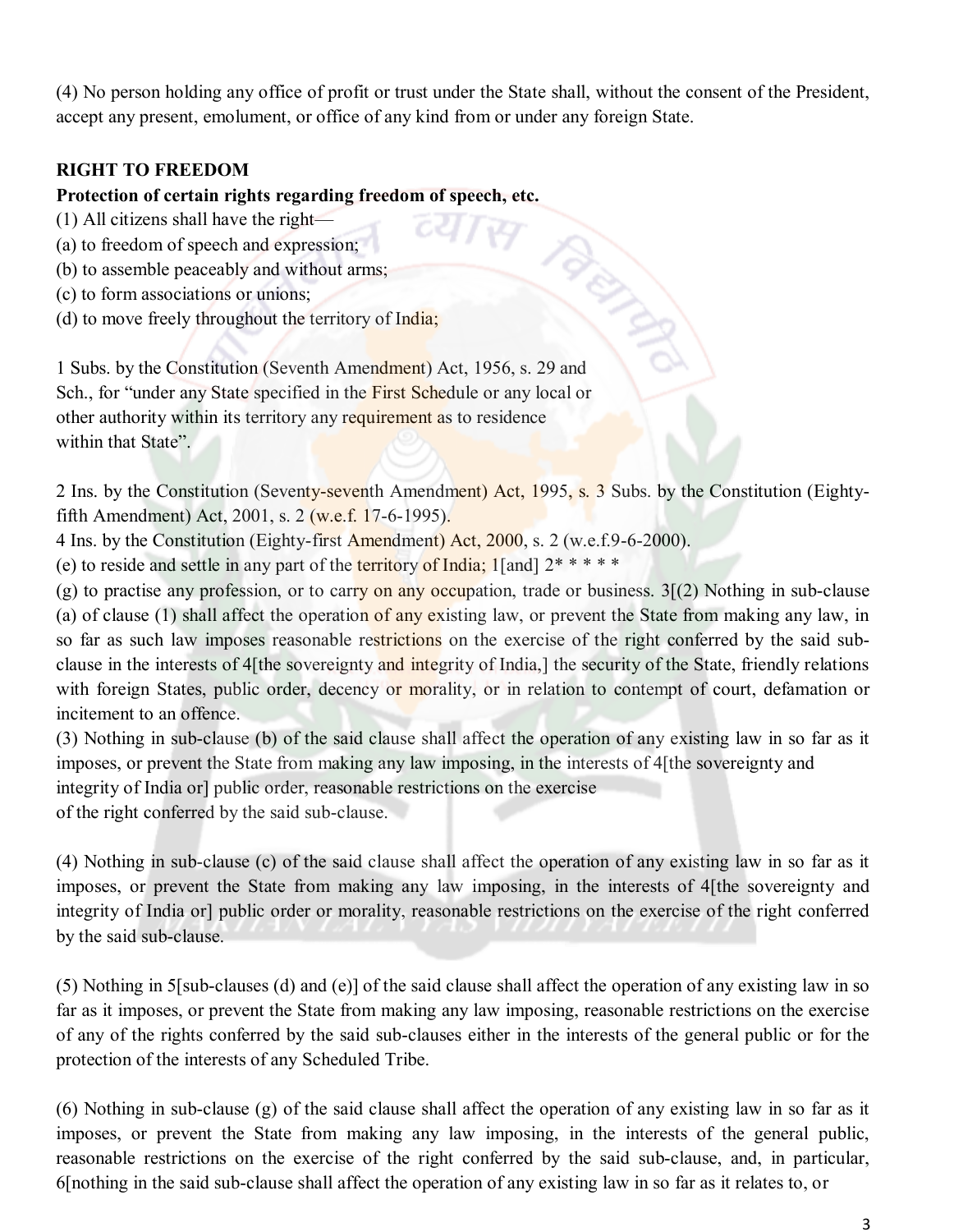prevent the State from making any law relating to,—

(i) the professional or technical qualifications necessary for practising

any profession or carrying on any occupation, trade or business, or

(ii) the carrying on by the State, or by a corporation owned or controlled

by the State, of any trade, business, industry or service, whether to the

exclusion, complete or partial, of citizens or otherwise.

## **Protection in respect of conviction for offences.**

(1) No person shall be convicted of any offence except for violation of a law in force at the time of the commission of the Act charged as an offence, nor be subjected to a penalty greater than that which might havebeen inflicted under the law in force at the time of the commission of the offence.

(2) No person shall be prosecuted and punished for the same offence more than once.

(3) No person accused of any offence shall be compelled to be a witness against himself.

## **Protection of life and personal liberty.**

No person shall be deprived of his life or personal liberty except

according to procedure established by law.

1 Ins. by the Constitution (Forty-fourth Amendment) Act, 1978, s. 2(w.e.f. 20-6-1979)

2 .Sub-clause (f) omitted by s. 2. ibid., (w.e.f. 20-6-1979).

3 Subs. by the Constitution (First Amendment) Act, 1951, s. 3, for cl. (2) (with retrospective effect).

4 Ins. by the Constitution (Sixteenth Amendment) Act, 1963, s. 2.

5 Subs. by the Constitution (Forty-fourth Amendment) Act, 1978, s. 2, for ."sub-clauses (d), (e) and  $(1)$ " (w.e.f. 20-6-1979).

6 Subs. by the Constitution (First Amendment) Act, 1951, s. 3, for certain words.

1[21A. Right to education.—The State shall provide Free and Compulsory

education to all children of the age of six to fourteen years in such manner as the State may, by law, determine.

## **Protection against arrest and detention in certain cases.**

(1) No person who is arrested shall be detained in custody without being informed, as soon as may be, of the grounds for such arrest nor shall he be denied the right to consult, and to be defended by, a legal practitioner of his choice.

(2) Every person who is arrested and detained in custody shall be produced before the nearest magistrate within a period of twenty-four hours of such arrest excluding the time necessary for the journey from the place of arrest to the court of the magistrate and no such person shall be detained in custody beyond the said period without the authority of a magistrate.

(3) Nothing in clauses (1) and (2) shall apply—

(a) to any person who for the time being is an enemy alien; or

(b) to any person who is arrested or detained under any law providing for preventive detention.

(4) No law providing for preventive detention shall authorise the detention of a person for a longer period than three months unless—

(a) an Advisory Board consisting of persons who are, or have been, or are qualified to be appointed as, Judges of a High Court has reported before the expiration of the said period of three months that there is in its opinion sufficient cause for such detention: Provided that nothing in this sub-clause shall authorise the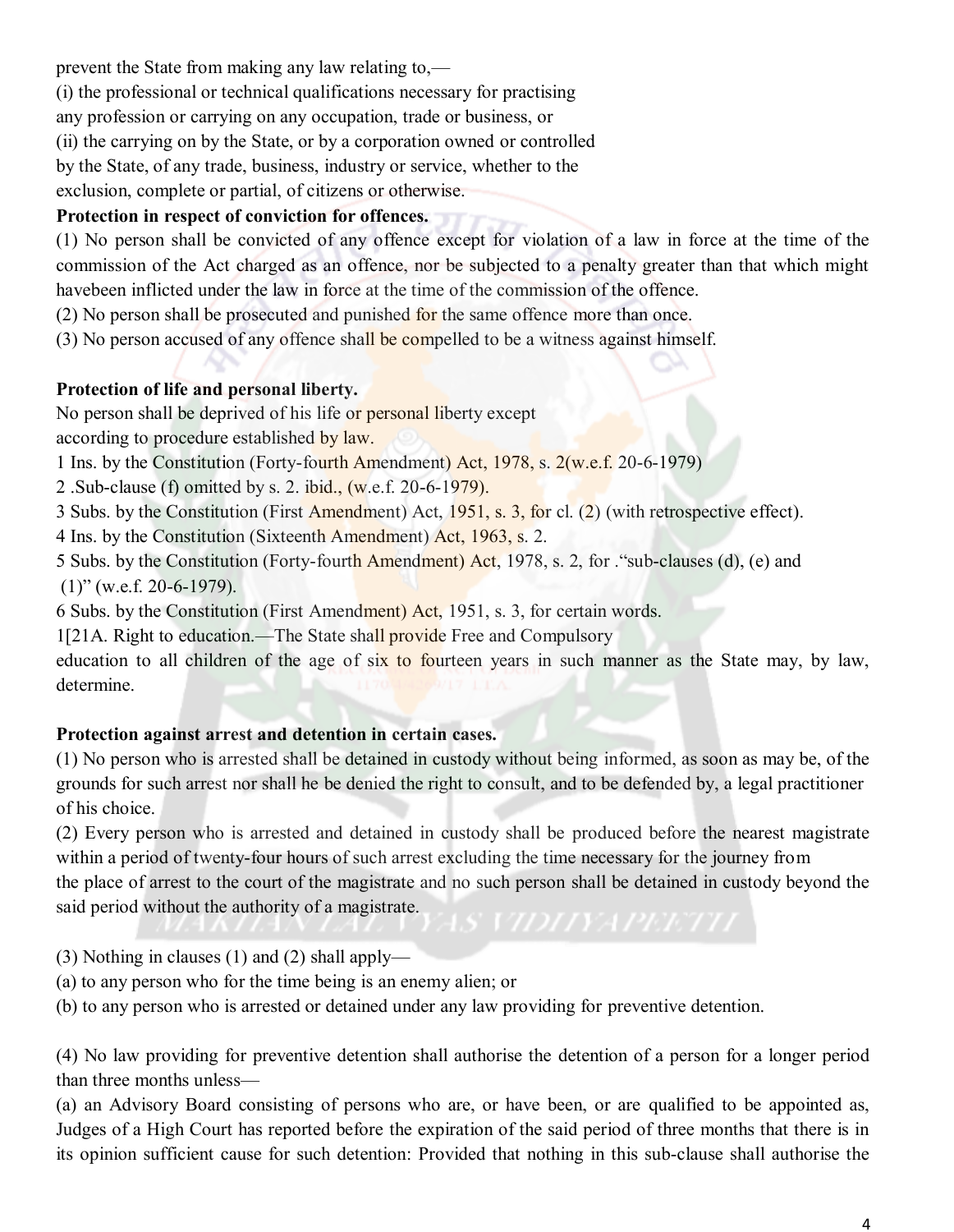detention of any person beyond the maximum period prescribed by any law made by Parliament under subclause (b) of clause (7); or

(b) such person is detained in accordance with the provisions of any law made by Parliament under subclauses (a) and (b) of clause (7).

(5) When any person is detained in pursuance of an order made under any law providing for preventive detention, the authority making the order shall, as soon as may be, communicate to such person the grounds on which the order has been made and shall afford him the earliest opportunity of making a representation against the order.

(6) Nothing in clause (5) shall require the authority making any such order as is referred to in that clause to disclose facts which such authority considers to be against the public interest to disclose.

(7) Parliament may by law prescribe—

(a) the circumstances under which, and the class or classes of cases in which, a person may be detained for a period longer than three months under any law providing for preventive detention without obtaining the opinion of an Advisory Board in accordance with the provisions of subclause (a) of clause (4);

(b) the maximum period for which any person may in any class or classes of cases be detained under any law providing for preventive detention; and

(c) the procedure to be followed by an Advisory Board in an inquiry under sub-clause (a) of clause (4).

## **RIGHT AGAINST EXPLOITATION**

## **Prohibition of traffic in human beings and forced labour.**

(1) Trafficking human beings and beggars and other similar forms of forced labour are prohibited and any contravention of this provision shall be an offence punishable in accordance with law.

(2) Nothing in this article shall prevent the State from imposing compulsory service for public purposes, and in imposing such service the State shall not make any discrimination on grounds only of religion, race, caste or class or any of them.

1 Ins by the Constitution (Eighty-sixth Amendment) Act, 2002, s. 2 (w.e.f. the date to be notified).

2 On the enforcement of s. 3 of the Constitution (Forty-fourth

Amendment) Act, 1978, art. 22 shall stand amended as directed in s. 3 of

that Act. For the text of s. 3 of that Act, See Appendix III.

## **Prohibition of employment of children in factories, etc.**

No child below the age of fourteen years shall be employed to work in any factory or mine or engaged in any other hazardous employment. RIGHT TO FREEDOM OF RELIGION

## **Freedom of conscience and free profession, practice and propagation of religion.**

(1) Subject to public order, morality and health and to the other provisions of this Part, all persons are equally entitled to freedom of conscience and the right freely to profess, practise and propagate religion.

(2) Nothing in this article shall affect the operation of any existing law or prevent the State from making any law—

(a) regulating or restricting any economic, financial, political or other secular activity which may be associated with religious practice;

(b) providing for social welfare and reform or the throwing open of Hindu religious institutions of a public character to all classes and sections of Hindus.

Explanation I.—The wearing and carrying of kirpans shall be deemed to be included in the profession of the Sikh religion.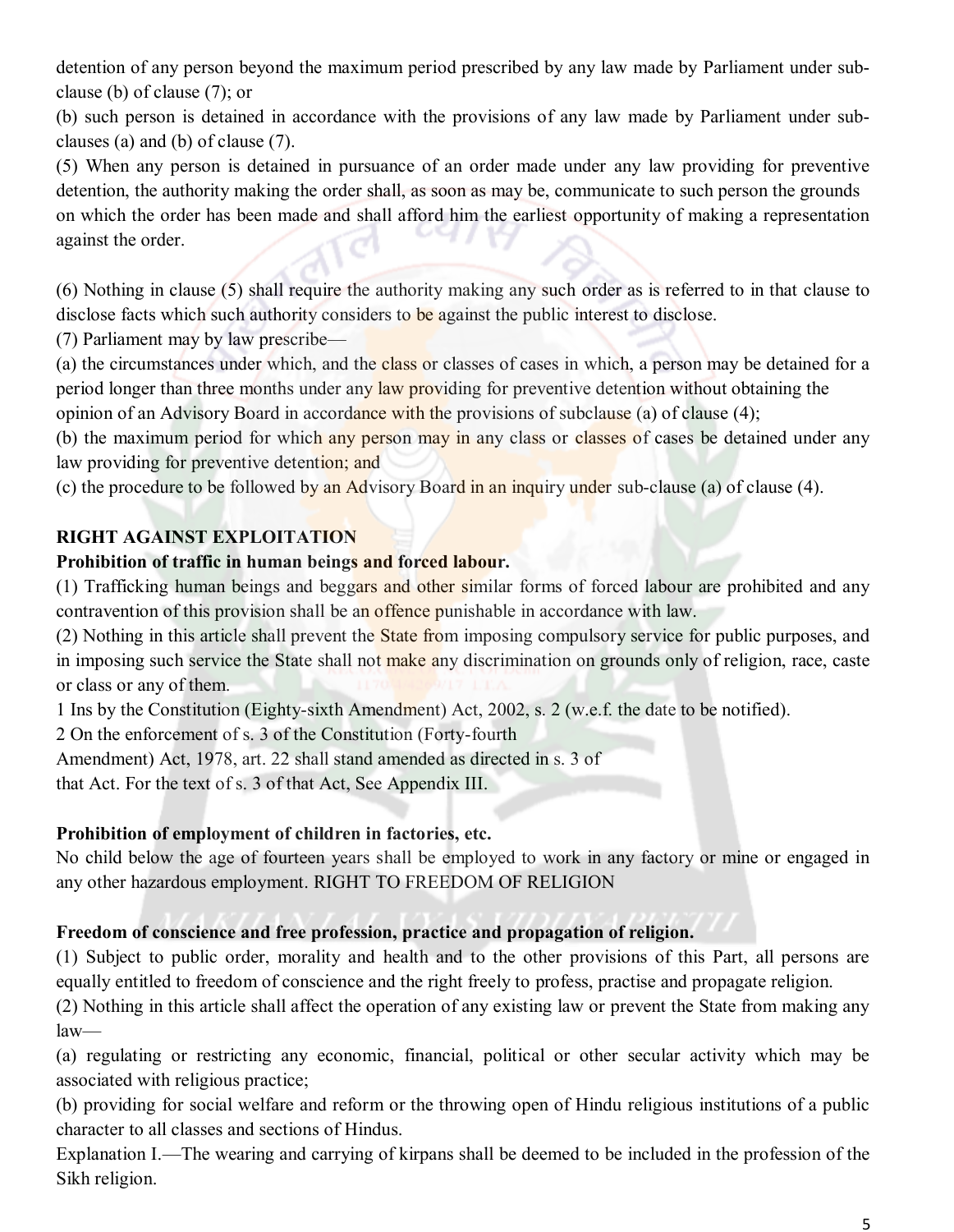Explanation II.—In sub-clause (b) of clause (2), the reference to Hindusshall be construed as including a reference to persons professing the Sikh, Jaina or Buddhist religion, and the reference to Hindu religious institutions shall be construed accordingly. Freedom to manage religious affairs.—Subject to public order, morality and health, every religious denomination or any section thereof shall have the right—

(a) to establish and maintain institutions for religious and charitable purposes;

- (b) to manage its own affairs in matters of religion;
- (c) to own and acquire movable and immovable property; and
- (d) to administer such property in accordance with law.

# **Freedom as to payment of taxes for promotion of any particular religion.**

No person shall be compelled to pay any taxes, the proceeds of which are specifically appropriated in payment of expenses for the promotion or maintenance of any particular religion or religious denomination.

**Freedom as to attendance at religious instruction or religious worship in certain educational institutions.** 

- (1) No religious instruction shall be provided in any educational institution wholly maintained out of State funds.
- (2) Nothing in clause (1) shall apply to an educational institution which is administered by the State but has been established under any endowment or trust which requires that religious instruction shall be imparted in such institution.
- (3) No person attending any educational institution recognised by the State or receiving aid out of State funds shall be required to take part in any religious instruction that may be imparted in such institution or to attend any religious worship that may be conducted in such institution or in any premises attached thereto unless such person or, if such person is a minor, his guardian has given his consent thereto.

## **CULTURAL AND EDUCATIONAL RIGHTS**

## **Protection of interests of minorities.**

- (1) Any section of the citizens residing in the territory of India or any part thereof having a distinct language, script or culture of its own shall have the right to conserve the same.
- (2) No citizen shall be denied admission into any educational institution maintained by the State or receiving aid out of State funds on grounds only of religion, race, caste, language or any of them.

## **Right of minorities to establish and administer educational institutions.**

(1) All minorities, whether based on religion or language, shall have the right to establish and administer educational institutions of their choice. 1[(1A) In making any law providing for the compulsory acquisition of any property of an educational institution established and administered by a minority, referred to in clause (1), the State shall ensure that the amount fixed by or determined under such law for the acquisition of such property is such as would not restrict or abrogate the right guaranteed under that clause.

(2) The State shall not, in granting aid to educational institutions, discriminate against any educational institution on the ground that it is under the management of a minority, whether based on religion or language. 2\* \* \*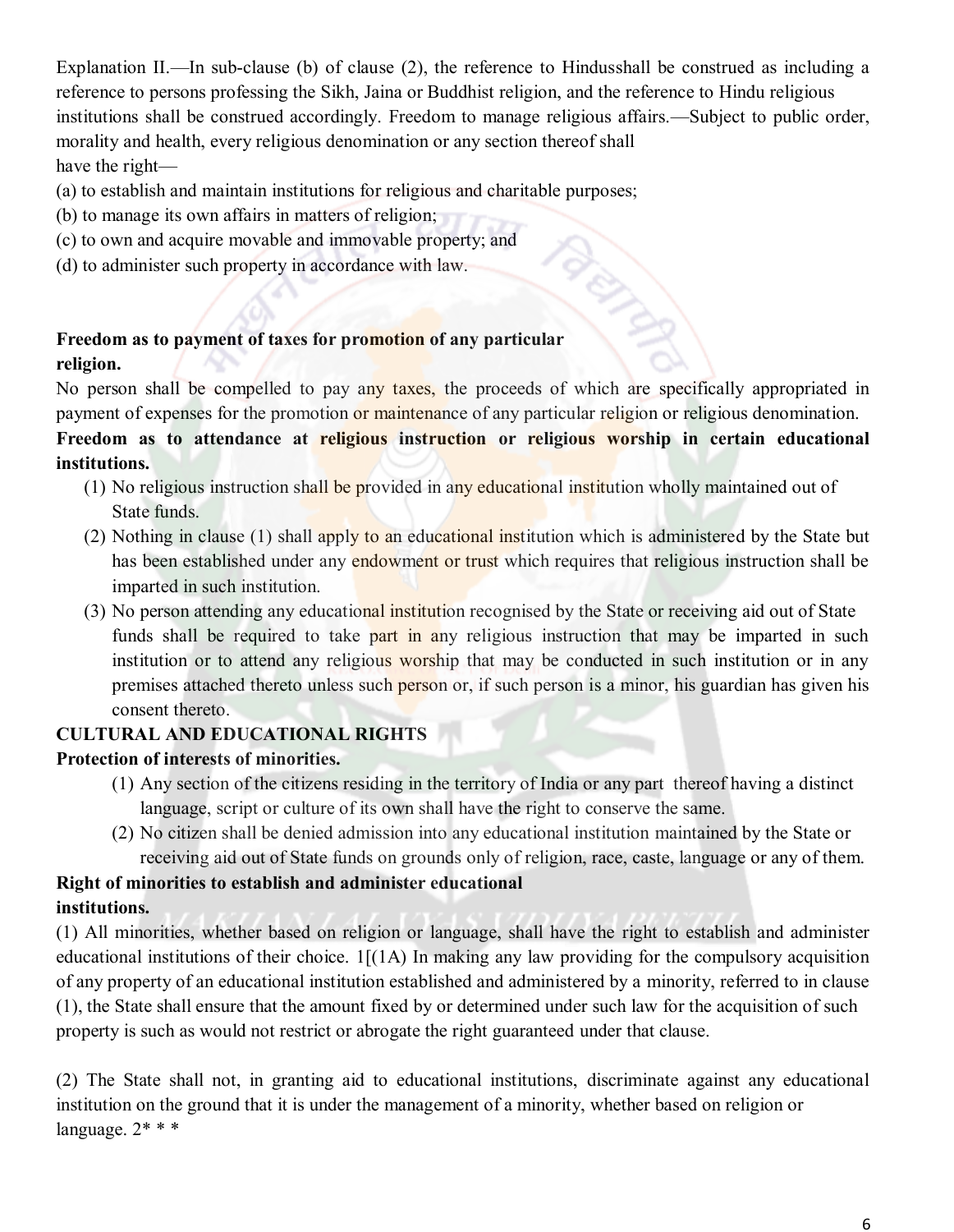31. [Compulsory acquisition of property.] Rep. By the Constitution (Forty-fourth Amendment) Act, 1978, s. 6 (w.e.f. 20-6-1979). 3[Saving of Certain Laws] 4[31A. Saving of laws providing for acquisition of estates, etc.— 5[(1) Notwithstanding anything contained in article 13, no law providing for—

(a) the acquisition by the State of any estate or of any rights therein or the extinguishment or modification of any such rights, or

(b) the taking over of the management of any property by the State for a limited period either in the public interest or in order to secure the proper management of the property, or (c) the amalgamation of two or more corporations either in the public interest or in order to secure the proper management of any of the corporations, or

(d) the extinguishment or modification of any rights of managing agents, secretaries and treasurers, managing directors, directors or managers of corporations, or of any voting rights of shareholders thereof, or (e) the extinguishment or modification of any rights accruing by virtue of any agreement, lease or licence for the purpose of searching for, or winning, any mineral or mineral oil, or the premature termination or cancellation of any such agreement, lease or licence, shall be deemed to be void on the ground that it is inconsistent with, or takes away or abridges any of the rights conferred by 6 article 14 or article 19: Provided that where such law is a law made by the Legislature of a State, the provisions of this article shall not apply thereto unless such law, having been reserved for the consideration of the President, has received his assent:

7<sup>[Provided</sup> further that where any law makes any provision for the acquisition by the State of any estate and where any land comprised therein is held by a person under his personal cultivation, it shall not be lawful for the State to acquire any portion of such land as is within the ceiling limit applicable to him under any law for the time being in force or any building or structure standing thereon or appurtenant thereto, unless the law relating to the acquisition of such land, building or structure, provides for payment of compensation at a rate which shall not be less than the market value thereof.

 $(2)$  In this article,—

 $8(2)$  the expression  $\ldots$  estate. Shall, in relation to any local area, have the same meaning as that expression or its local equivalent has in the existing law relating to land tenures in force in that area and shall also include—

1 Ins. by the Constitution (Forty-fourth Amendment) Act, 1978, s. 4 (w.e.f. 20-6-1979).

2 The sub-heading "Right to Property" omitted by s. 5, ibid. (w.e.f. 20-6-1979).

3 Ins. by the Constitution (Forty-second Amendment) Act, 1976, s. 3(w.e.f. 3-1-1977).

4 Ins. by the Constitution (First Amendment) Act, 1951, s. 4 (with retrospective effect).

5 Subs. by the Constitution (Fourth Amendment) Act, 1955, s. 3 for clause (1) (with retrospective effect).

6 Subs. by the Constitution (Forty-fourth Amendment) Act, 1978, s. 7, for article 14,

"article 19 or article 31" (w.e.f. 20-6-1979).

7 Ins. by the Constitution (Seventeenth Amendment) Act, 1964, s. 2.

8 Subs. by Constitution (Sevententh Amendment) Act s. 2, for sub-clause

(a) (with retrospective effect).

(i) any jagir, inam or muafi or other similar grant and in the States of 1[Tamil Nadu] and Kerala, any janmam right;

(ii) any land held under ryotwari settlement;

(iii) any land held or let for purposes of agriculture or for purposes ancillary thereto, including waste land, forest land, land for pasture or sites of buildings and other structures occupied by cultivators of land, agricultural labourers and village artisans;

(b) the expression ""rights"", in relation to an estate, shall include any rights vesting in a proprietor, subproprietor, under-proprietor, tenureholder, 2[raiyat, under-raiyat] or other intermediary and any rights or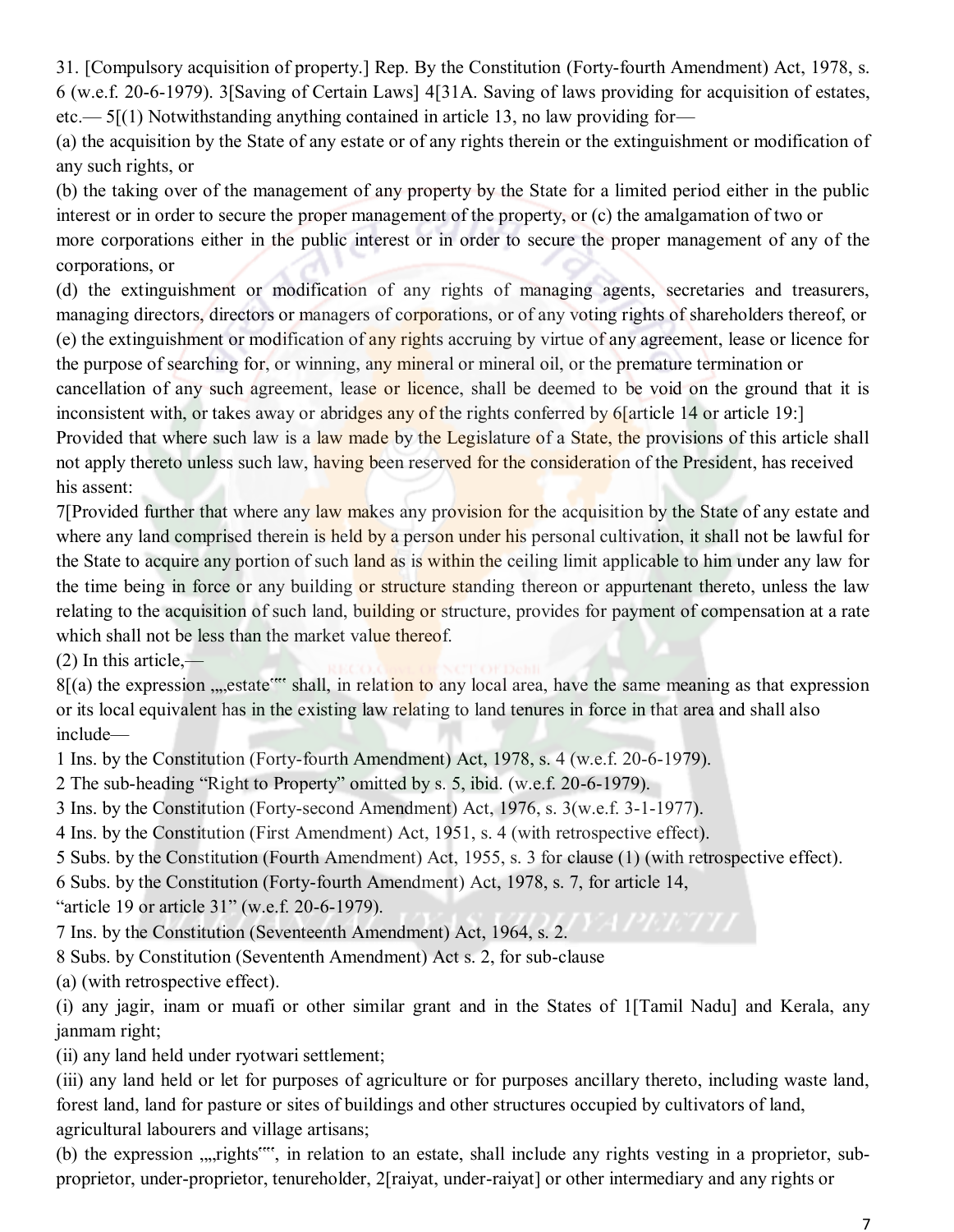privileges in respect of land revenue. 3[31B. Validation of certain Acts and Regulations.—Without prejudice to the generality of the provisions contained in article 31A, none of the Acts and Regulations specified in the Ninth Schedule nor any of the provisions thereof shall be deemed to be void, or ever to have become void, on the ground that such Act, Regulation or provision is inconsistent with, or takes away or abridges any of the rights conferred by, any provisions of this Part, and notwithstanding any judgment, decree or order of any court or Tribunal to the contrary, each of the said Acts and Regulations shall, subject to the power of any competent Legislature to repeal or amend it, continue in force. 4[31C. Saving of laws giving effect to certain directive principles.—

Notwithstanding anything contained in article 13, no law giving effect to the policy of the State towards securing 5[all or any of the principles laid down in Part IV] shall be deemed to be void on the ground that it is inconsistent with, or takes away or abridges any of the rights conferred by 6[article 14 or article 19]; 7and no law containing a declaration that it is for giving effect to such policy shall be called in question in any court on the ground that it does not give effect to such policy: Provided that where such law is made by the Legislature of a State, the provisions of this article shall not apply thereto unless such law, having been reserved for the consideration of the President, has received his assent. 831D. [Saving of laws in respect of anti-national activities.] Rep. by the Constitution (Forty-third Amendment) Act,1977, s.2 (w.e.f.13-4-1978).

#### **RIGHT TO CONSTITUTIONAL REMEDIES**

#### **Remedies for enforcement of rights conferred by this Part.**

(1) The right to move the Supreme Court by appropriate proceedings for the enforcement of the rights conferred by this Part is guaranteed.

(2) The Supreme Court shall have power to issue directions or orders or writs, including writs in the nature of habeas corpus, mandamus, prohibition, quo warranto andcertiorari, whichever may be appropriate,

for the enforcement of any of the rights conferred by this Part.

(3) Without prejudice to the powers conferred on the Supreme Court by clauses (1) and (2), Parliament may by law empower any other court to exercise within the local limits of its jurisdiction all or any of the powers exercisable by the Supreme Court under clause (2).

(4) The right guaranteed by this article shall not be suspended except as otherwise provided for by this Constitution.

1 Subs. by the Madras State (Alteration of Name) Act. 1968 (53 of 1968) s. 4, for "Madras" . (w.e..f. 14-1-1969).

2 Ins. by the Constitution (Fourth Amendment) Act, 1955. s. 3 (with retrospective effect).

3 Ins. by the Constitution (First Amendment) Act, 1951, s. 5.

4 Ins. by the Constitution (Twenty-fifth Amendment) Act, 1971. s. 3 (w.e..f. 20-4-1972).

5 Subs. by the Constitution (Forty-second Amendment) Act, 1976, s. 4, for "the principles specified in clause (b) or clause (c) of article 39" (w.e.f. 3.1.1977). Section 4 has been declared invalid by the Supreme Court in Minerva Mills Ltd. and others vs. Union of India and others (1980) s. 2,S.C.C. 591.

6 Subs. by the Constitution (Forty-fourth Amendment) Act, 1978, s. 8, for "article 14, article 19 or article 31" (w.e.f. 20-6-1979).

7 In Kesavananda Bharati vs. the State of Kerala (1973,Supp. S.C.R.1., the Supreme Court held the provisions in italics to be invalid.

8 Ins. by the Constitution (Forty-second Amendment) Act, 1976, s. 5 (w.e.f. 3-1-1977). 132A. [Constitutional validity of State laws not to be considered in proceedings under article 32.] Rep. by the Constitution (Forty-third Amendment) Act, 1977, s.3 (w.e.f. 13-4-1978). 2[33. Power of Parliament to modify the rights conferred by this Part in their application to Forces, etc.—Parliament may, by law, determine to what extent any of the rights conferred by this Part shall, in their